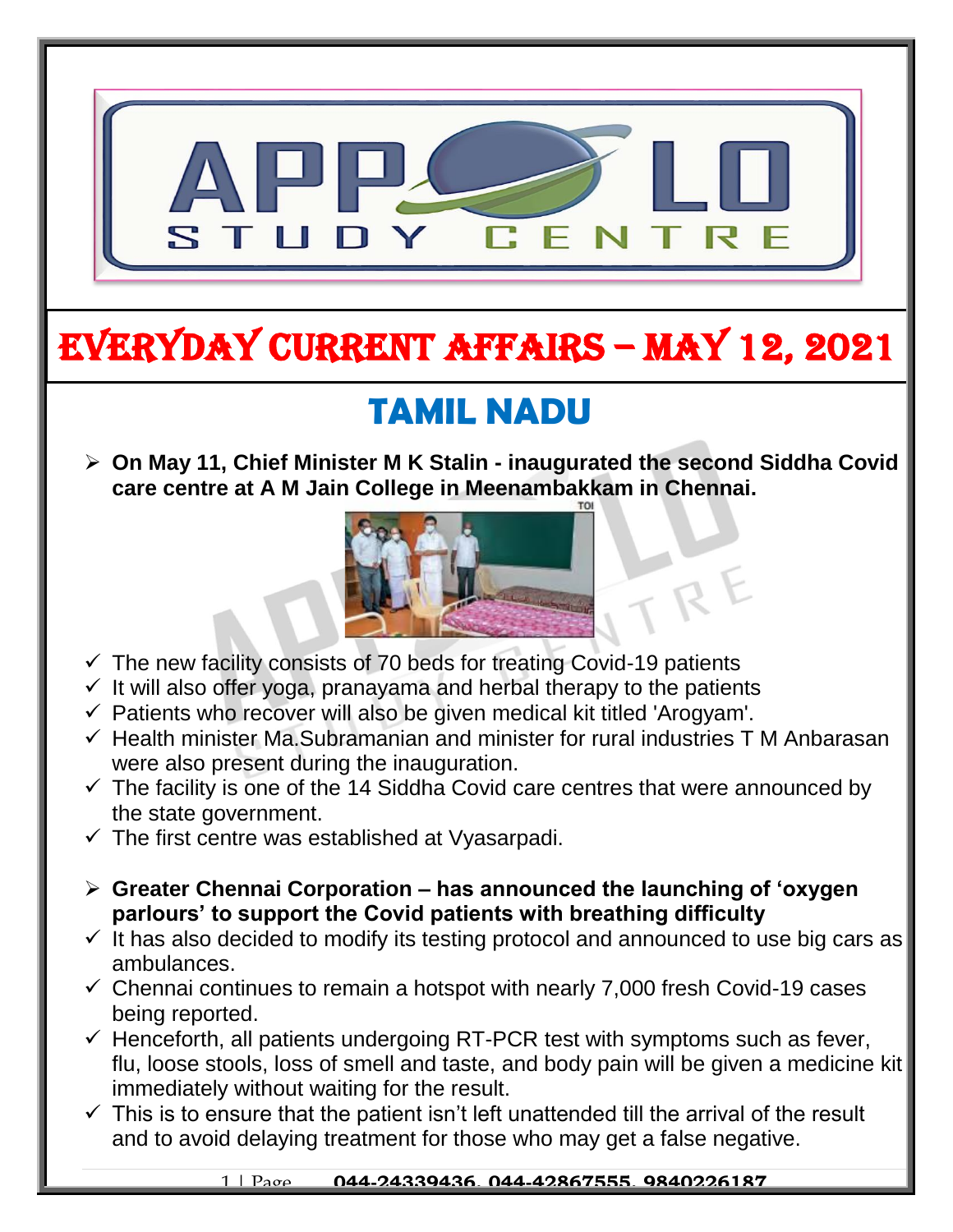- $\checkmark$  For positive patients, their RT-PCR test report will not be given to them.
- The GCC zonal doctors will intimate the patients about the result.



- $\checkmark$  These doctors will check the patient's blood pressure, oxygen saturation and respiration rate.
- $\checkmark$  Based on this, medical advice on home isolation, admission to a covid care centre (CCC), or hospital will be provided by the doctors
- $\checkmark$  Only patients above 60 years of age will be asked to visit triaging centres in various parts of the city.
- $\checkmark$  As many patients face breathing difficulty, the civic body has planned to set up oxygen parlours across the city.
- $\checkmark$  As a first step, three parlours will come up in three regions of the city.
- $\checkmark$  These parlours will be 100-bedded facilities with oxygen concentrators.
- $\checkmark$  About 2,700 concentrators have already been ordered for these parlours.
- $\checkmark$  The facility will be used for patients whose saturation is around 90-92 but still need oxygen support.
- $\checkmark$  To provide medical advice to patients on home isolation, GCC will start telecounselling centres in every zone, employing final-year MBBS students.
- $\checkmark$  To augment its ambulance fleet, GCC has planned to use big cars as ambulances and ensure that regular vans are used for serious patients.
- $\checkmark$  The covid care centre (CCC) at Chennai Trade Centre, which has 360 oxygen beds, has already started admitting patients.

## **STATES**

 **The World Health Organisation – warns the Government of Goa against using 'Ivermectin' to treat Covid-19**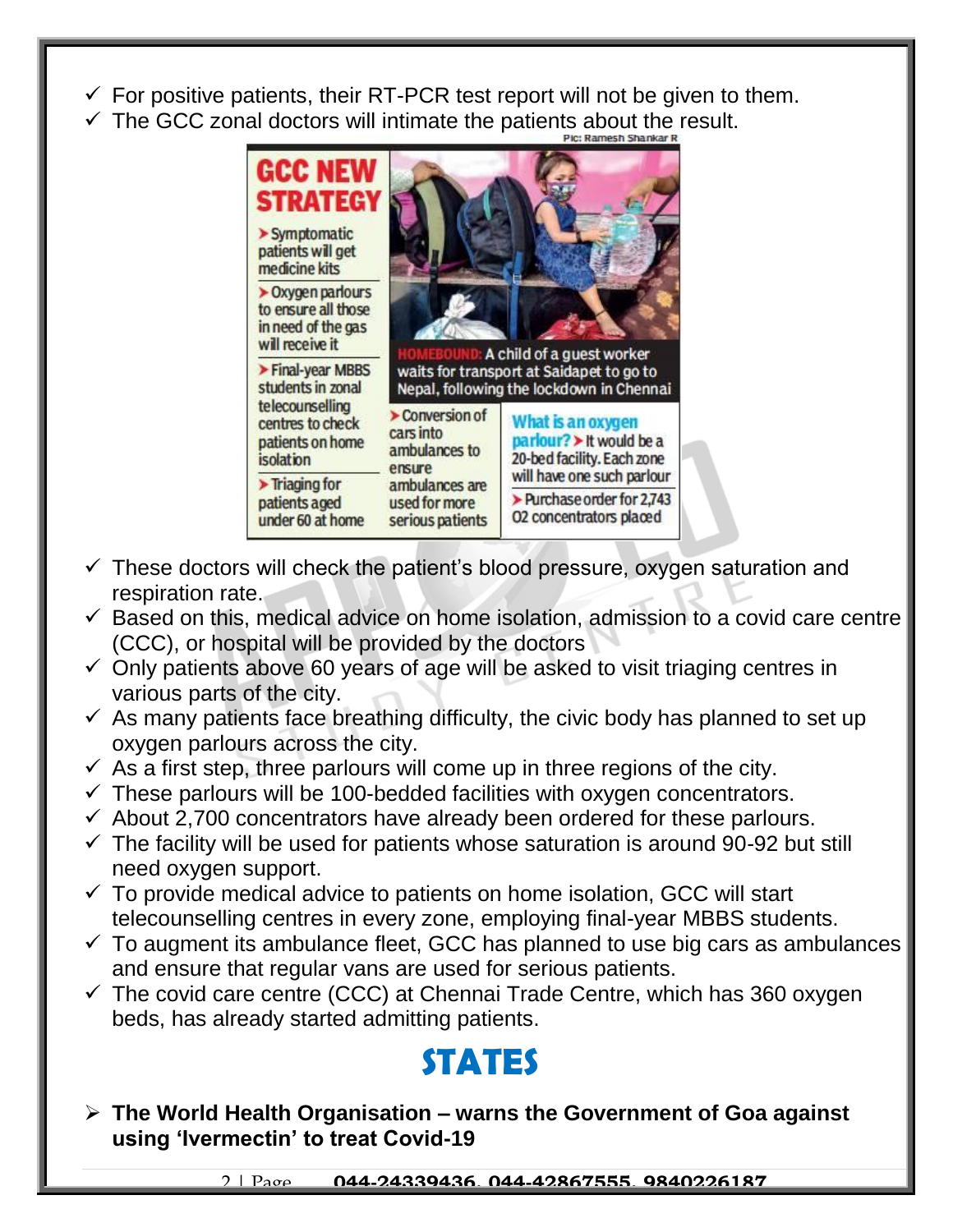- $\checkmark$  A day earlier, Goa health minister Vishwajit Rane announced that the state will give Ivermectin tablets to all those above 18 years of age as a prophylactic treatment
- $\checkmark$  He said that the decision to provide the tablets to reduce the severity of the impact of Covid-19 was taken based on studies conducted in the UK and the US.
- $\checkmark$  This treatment is much more effective "in clearing the Covid virus" and people have to take it for five days in a row, the health minister had said.
- $\checkmark$  According to the WHO, the medication can be prescribed only for clinical trials.
- $\checkmark$  Apart from WHO, the German health care has also warned against the use of Ivermectin for Covid-19 treatment.
- $\checkmark$  In April 2021, USFDA recommended against the use of Ivermectin in treating Covid patients.
- **On May 11, the governments of Karnataka, Andhra Pradesh and Telangana joined several other states which have decided to issue global tenders for procurement of Covid vaccines**
- $\checkmark$  This is because the domestic vaccine supply fails to keep up with the rising demand amid the second wave of the pandemic.
- $\checkmark$  The Centre said it has so far provided over 18 crore vaccine doses to states and UTs free of cost
- $\checkmark$  Uttar Pradesh, Maharashtra and Odisha have also taken the global tender route for procuring vaccines swiftly.
- $\checkmark$  Karnataka is planning to procure two crore vaccine doses through global tender to meet the increased demand and to facilitate vaccination of the age group of 18-44 years
- $\checkmark$  The Telangana cabinet also decided to invite global tenders, while Andhra Pradesh will float a tender in a day or two.
- **The Ministry of AYUSH - recently announced that Ayush-64 will be available free of cost for mild, moderate asymptomatic patients in Delhi.**
- $\checkmark$  The representatives or patients can visit seven designated centres in Delhi with Aadhaar card and a soft or hard copy of RT-PCR positive report to get the free AYUSH-64 tablets.
- $\checkmark$  AYUSH-64 is a poly herbal formulation, which was recommended by National Clinical Management Protocol based on Ayurveda and Yoga.
- $\checkmark$  It was repurposed as an add-on to standard care for Covid-19 patients under the guidance of an Ayurveda physician.
- $\checkmark$  Ayush 64 was developed by the Central Council for Research in Ayurvedic Sciences (CCRAS), New Delhi
- $\checkmark$  It was originally developed in 1980 for the management of Malaria.
- $\checkmark$  The patients with mild to moderate symptoms showing body ache, fever, nasal congestion, headache, nasal discharge, and cough can start taking Ayush 64 within seven days of Covid-19 diagnosis.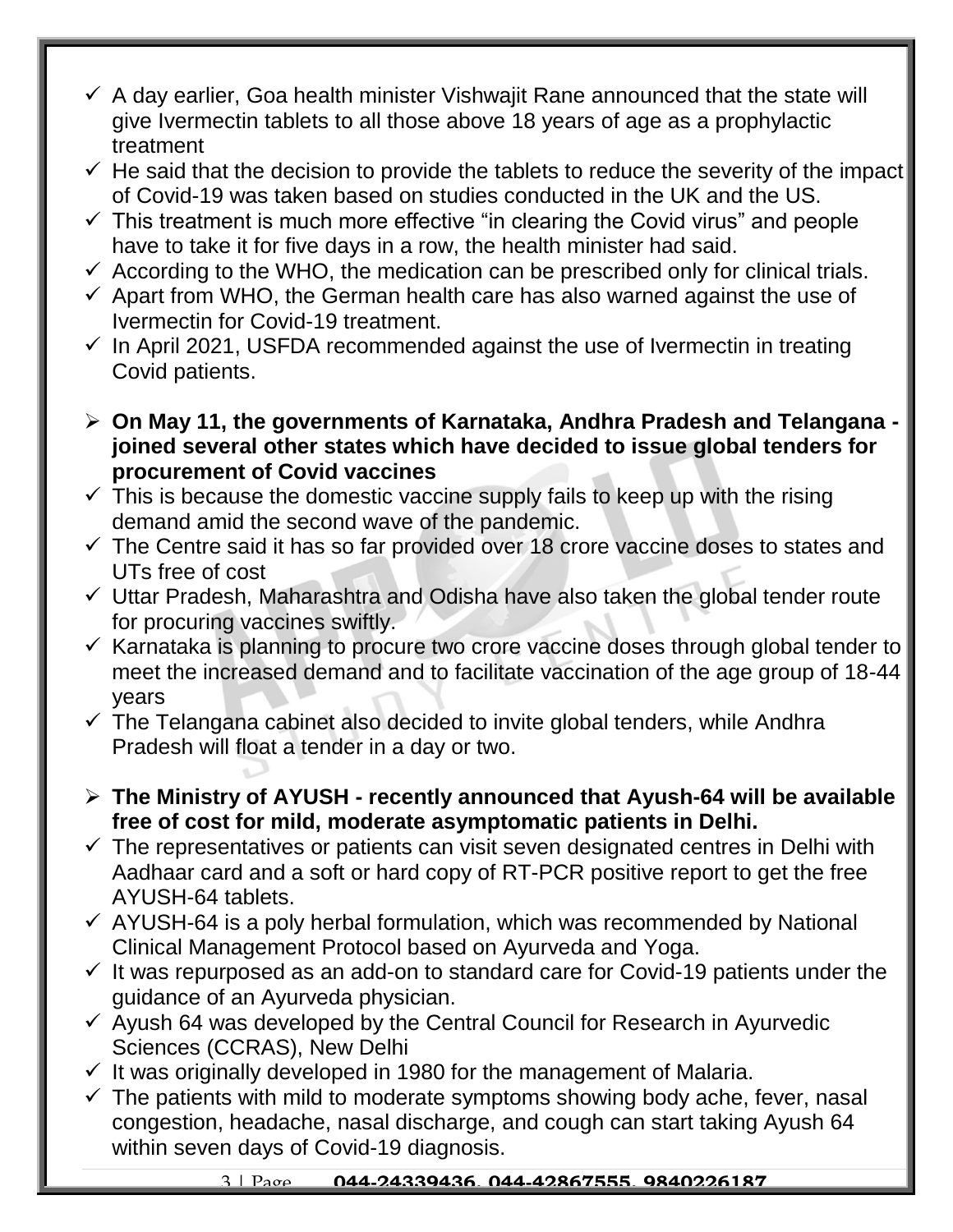# **NATIONAL**

- **The Ministry of Agriculture and Farmer Welfare - recently announced that the area of summer crops has sharply increased by 21.58% this year, as compared to 2020.**
- $\checkmark$  Summer crops are also called Zaid crops and are grown between March and June.
- $\checkmark$  The area under summer crops has increased to 12.75 hectares in 2021 as against 6.45 hectares in 2020.
- $\checkmark$  The increase has been mainly reported in the states of Madhya Pradesh, Tamil Nadu, Odisha, Karnataka, Jharkhand, West Bengal, Gujarat.
- $\checkmark$  The area under rice cultivation has increased by 15.59% from 33.82 hectares last year to 39.10 hectares this year.
- $\checkmark$  The area under pulses has increased by 97.58% from 6.45 hectares in 2020 to 12.74 hectares in 2021.
- $\checkmark$  Oil seeds have increased by 15.66%, while the area under coarse grains has increased by 0.93%.
- **The Ministry of Health - recently announced that a new security feature of a four-digit security code is being added to the Co-WIN software.**
- $\checkmark$  Co-WIN is COVID-19 Vaccine Intelligence Network.

| <b>WHI GOVERNMENT OF INDIA</b>                            | FAQ Toll free helpline number: 1075                                    |  |  |
|-----------------------------------------------------------|------------------------------------------------------------------------|--|--|
| <b>Co-WIN</b><br>Ministry of Health<br>and Family Welfare | Winning Over COVID - 19                                                |  |  |
|                                                           | s                                                                      |  |  |
|                                                           |                                                                        |  |  |
|                                                           | Register or SignIn for<br>Vaccination                                  |  |  |
|                                                           | Registration for Age 18 to 44 will be opened<br>on 28 Apr 2021 at 4 PM |  |  |
|                                                           | Enter Mobile Number                                                    |  |  |
|                                                           | <b>GET OTP</b>                                                         |  |  |
|                                                           | Signin with AarogyaSetu                                                |  |  |
|                                                           | J.<br>Signin with Umang                                                |  |  |

- $\checkmark$  When a person books vaccination slots through Co-WIN 'online' platform, he or she will get a four-digit security code, which should be produced at the vaccination centre.
- $\checkmark$  The code will also be printed on the acknowledgement slip and digital certificate.
- $\checkmark$  The Co-WIN platform handles the COVID-19 immunisation of the country.
- $\checkmark$  This includes registering beneficiaries, sending them text messages, allocating vaccination centres and also live monitoring of vials in cold storage.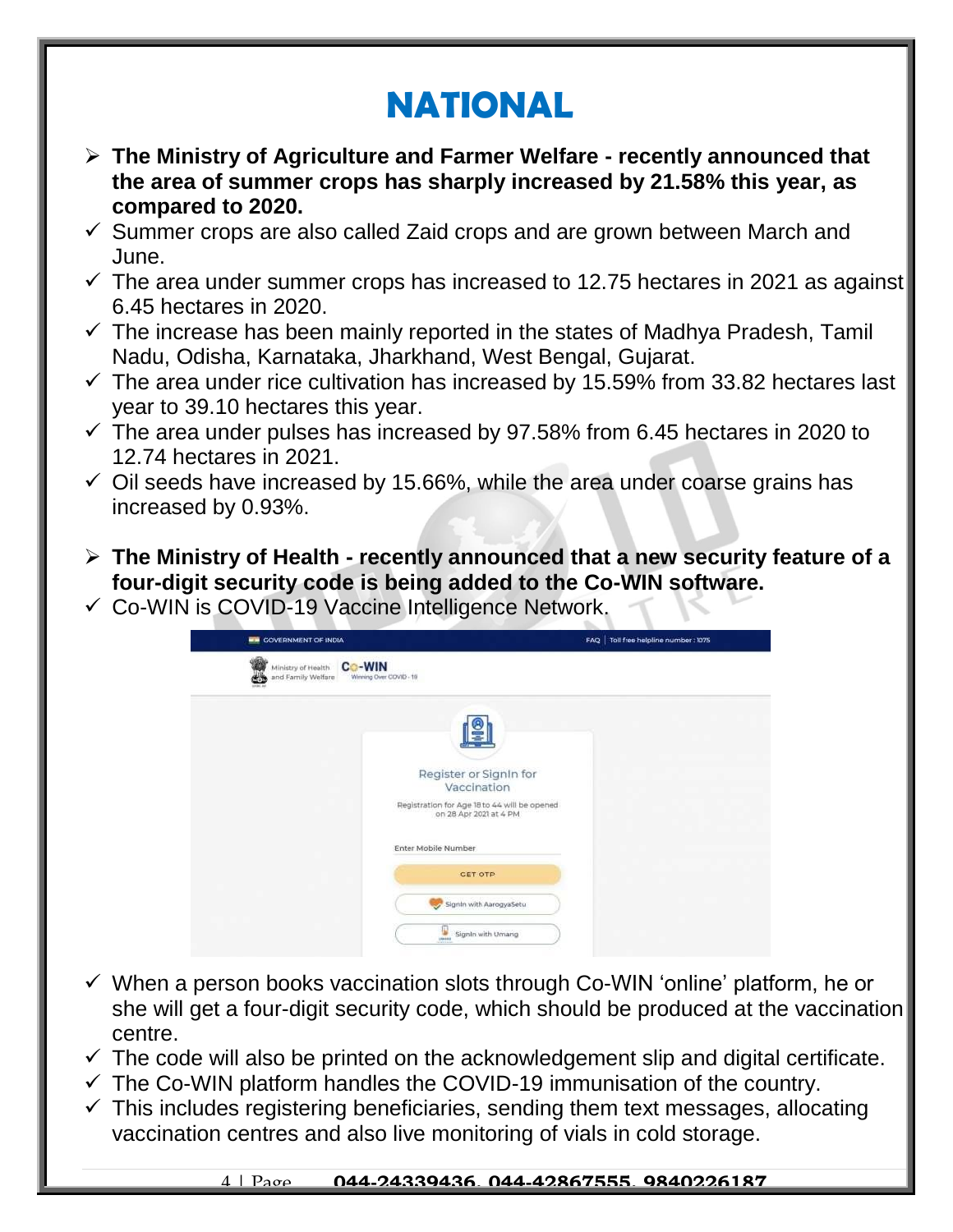- $\checkmark$  This platform was earlier used for conducting Pulse Polio Programme.
- $\checkmark$  It is owned by the Ministry of Health and Family Welfare and supported by the National Informatics Centre.
- $\checkmark$  The Co-WIN application helps in monitoring and tracking the inoculation drive.
- $\checkmark$  The app also helps in tracking the listed beneficiaries on a real time basis.

### **ECONOMY**

- **On May 11, Moody's Investors Service - slashed India's GDP growth forecast for the current financial year to 9.3% attributing the second wave of Covid pandemic**
- $\checkmark$  Moody's has provided a 'Baa3' rating on India with a negative outlook
- $\checkmark$  The US-based rating agency had in February forecast a13.7% economic growth for FY22.
- $\checkmark$  According to official estimates, the Indian economy contracted 8% in the previous fiscal ended March 2021.
- $\checkmark$  The reimposition of lockdown measures will curb economic activity and could dampen market and consumer sentiment, according to Moody's.
- $\checkmark$  However, it does not expect the impact to be as severe as during the first wave.

#### **APPOINTMENTS**

 **Padmakumar Madhavan Nair of SBI – has been appointed as the Chief of the proposed 'bad bank' or the National Asset Reconstruction Company (NARC).**



- $\checkmark$  It will help public sector lenders to sell their non-performing assets at the market price
- $\checkmark$  The bad banks basically take over bad assets of lenders and resolve them, so as to free the lenders from the burden of Non-Performing Assets
- $\checkmark$  Nair was serving as the chief general manager in charge of stressed assets in the country's largest bank SBI since April 2020
- $\checkmark$  The concept of 'bad banks' was suggested by the Indian Banks Association
- $\checkmark$  Recently the Reserve Bank of India set up a Committee called the Sudarshan Sen Committee to study about the Asset Reconstruction Companies in the country.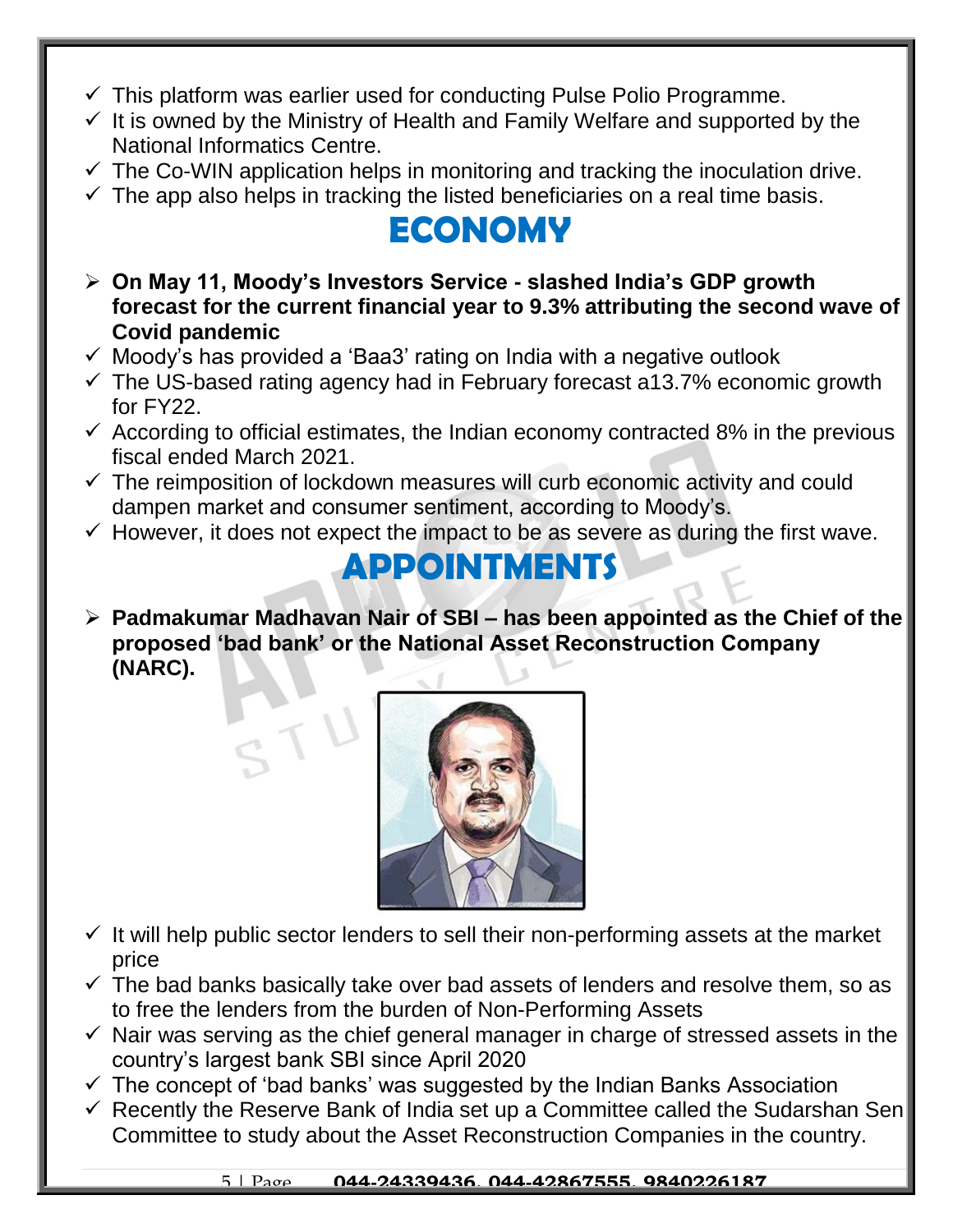- $\checkmark$  The appointment comes at a time when there are indications that public sector banks (PSBs) have a large stressed portfolio.
- $\checkmark$  Punjab National Bank's offer document for a qualified institutional placement shows that stressed loans are around 20%.
- $\checkmark$  The government has been repeatedly looking into SBI's senior officers for key appointments in the public sector.
- $\checkmark$  Last year, in the aftermath of the Yes Bank failure, SBI's chief financial officer Prashant Kumar was chosen to head the reconstructed bank.
- $\checkmark$  Earlier, the government had appointed 'State Bankers' Sanjiv Chadha and Padmaja Chunduru to head two of the larger PSBs — Bank of Baroda and Indian Bank, respectively.
- $\checkmark$  In the private sector, Dhanlaxmi Bank is headed by J K Shivan, who was also with SBI.

### **OBITUARY**

 **Veteran communist and former Kerala minister K R Gouri Amma, one of the architects of Kerala's path-breaking land reforms - died in Thiruvananthapuram on May 11** 



- $\checkmark$  The 102-year-old leader had been undergoing treatment for respiratory ailment and other age-related illnesses at a private hospital.
- $\checkmark$  A six-time minister, Gouri Amma started with the revenue portfolio in Kerala's first cabinet in 1957
- $\checkmark$  She was widely expected to become chief minister in 1987 but the CPM settled for the more conservative E K Nayanar.
- $\checkmark$  Gouri Amma was a firebrand Communist who had the experience of the peasant agitations that preceded Kerala's formation.
- $\checkmark$  Born on July 14, 1919, in Cherthala, Gouri was the first woman from the Ezhava community to secure a law degree.
- $\checkmark$  She was formally initiated into the Communist party by its founder leader P Krishnapillai in 1947.
- $\checkmark$  She played a key role in organizing agitations for the rights of labourers and underprivileged sections.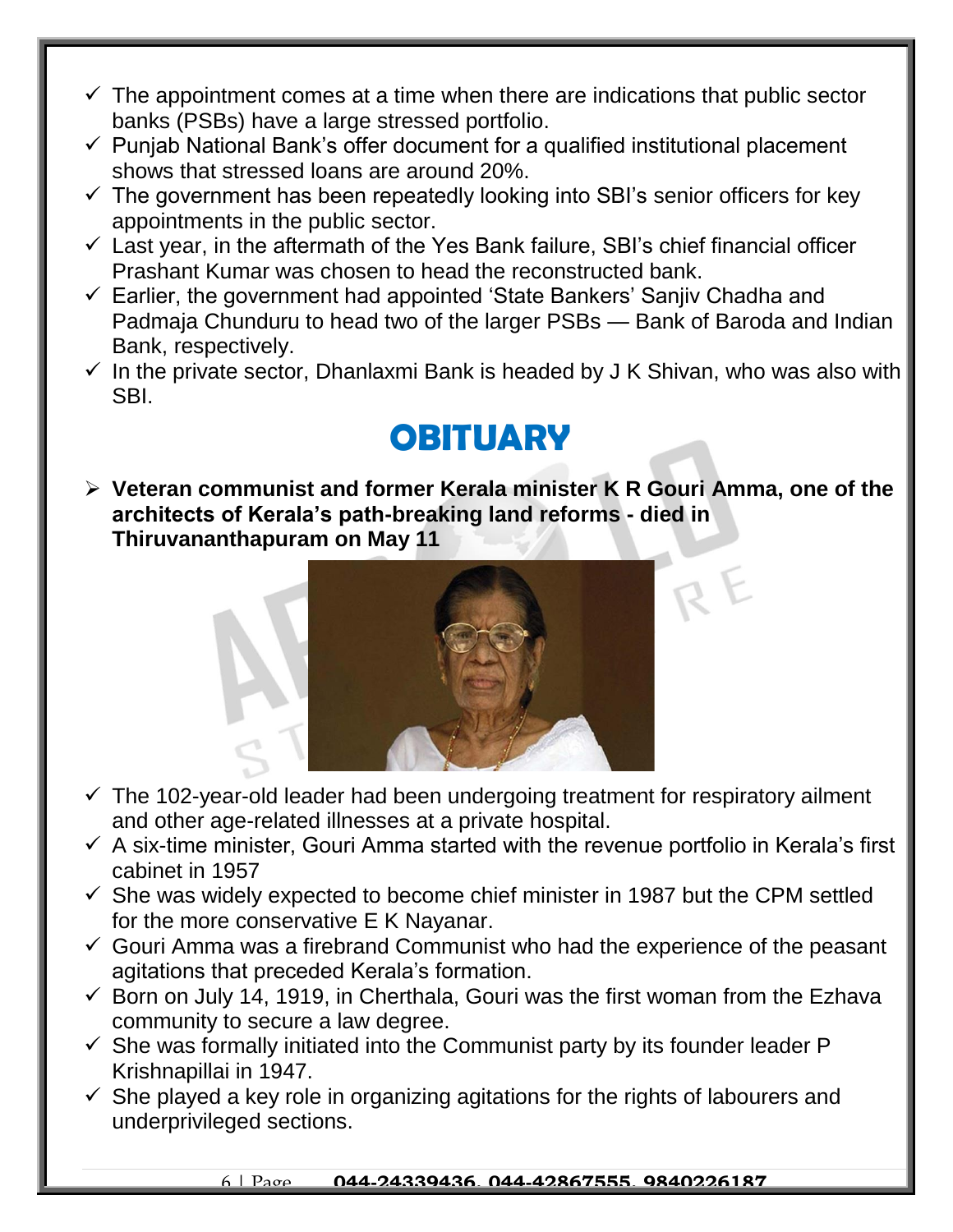- $\checkmark$  Gouri entered full-time politics after organizing the agitations against Travancore diwan C P Ramaswamy Iyer.
- $\checkmark$  She was subjected to custodial torture by police on multiple occasions, when the party was banned and its leaders were forced to go underground.
- $\checkmark$  She won the first election to the Kerala assembly in 1957 and became the first revenue minister of the state.
- $\checkmark$  She had contested 17 elections in her life and had won 13 of them.
- $\checkmark$  A leader of sharp intellect and astute administrative skill, Gouri handled the revenue, industries and agriculture portfolios in six ministries.

#### **SPORTS**

 **Tennis legend Rafael Nadal - won the Laureus World Sportsman of the Year Award 2021 at the virtual awards ceremony conducted in Seville, Spain recently.** 



- $\checkmark$  Naomi Osaka won the prestigious Laureus World Sportswoman of the Year Award 2021.
- $\checkmark$  Japan's Osaka won her second U.S. Open title last year, while Nadal equalled Roger Federer's record of 20 Grand Slam titles by claiming his 13th French Open crown
- $\checkmark$  Nadal won his fourth Laureus award this year, having previously bagged the Breakthrough, Comeback and men's individual awards.
- $\checkmark$  American Tennis great Billie Jean King received the Lifetime Achievement award.
- $\checkmark$  German soccer champions Bayern Munich, who won last season's Champions League, was named the Team of the Year.
- $\checkmark$  Britain's Formula One world champion Lewis Hamilton claimed the inaugural Athlete Advocate of the Year Award for his involvement in the fight against racism.
- $\checkmark$  Liverpool soccer great Mo Salah (Egypt) won the sporting inspiration award
- $\checkmark$  This year the Laureus World sports Award for Action Sports person of the year was not awarded.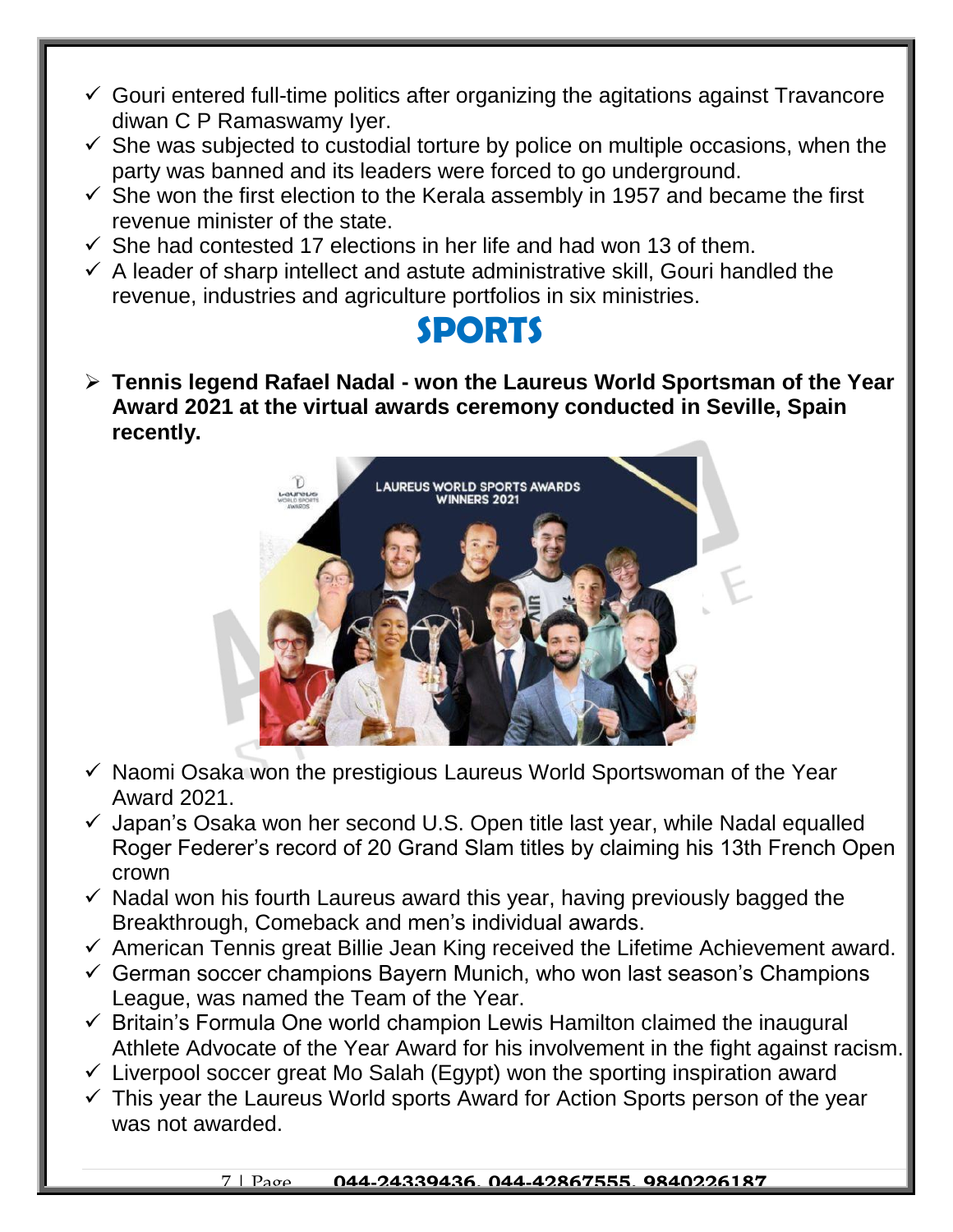- $\checkmark$  The awards are presented to honour individuals and teams who have excelled in sports throughout the year.
- $\checkmark$  It was established in 1999 by the Laureus Sport for Good Foundation and supported by Mitsubishi and Mercedes Benz.
- $\checkmark$  The first Laureus World Sports Awards was presented in 2000
- $\checkmark$  This year, the awards are presented in eight categories.
- $\checkmark$  Roger Federer, a Swiss Tennis player holds the record for the most of the awards.
- $\checkmark$  He has won six "Sportsman of the Year" awards and one comeback of the year award.
- $\checkmark$  In 2020, Sachin Tendulkar won Laureus World Sports Award for Laureus Sporting Moment 2000-2020.

### **INTERNATIONAL DAY**

**International Nurses Day - May 12**



**CE TO LEAD** VISION FOR FUTURE **HEALTHCARE** 

2 MAY 2021 NTERNATIONAL NURSES DAY www.icnvoicetolead.com

@ICNurses #VoiceToLead #IND2021

- $\checkmark$  The birth anniversary of Florence Nightingale is celebrated annually as the International Nurses Day.
- $\checkmark$  The day is celebrated to mark the contributions made by the nurses to the society.
- $\checkmark$  Theme 2021 A vision for future Healthcare
- $\checkmark$  The International Nurses Day has been celebrated by the International Council of Nurses since 1965.
- $\checkmark$  Florence Nightingale was an English social reformer and also the founder of modern professional nursing.
- $\checkmark$  She trained and managed nurses during the Crimean War.
- $\checkmark$  She also took care of wounded soldiers at Constantinople, Turkey.
- $\checkmark$  Florence Nightingale was called as "The Lady with the Lamp" as she used to carry a lamp while making rounds of wounded soldiers at night.
- $\checkmark$  She established Nursing school at St Thomas hospital in London.
- $\checkmark$  It was the first nursing school in the world and is now a part of the King's college of London.
- $\checkmark$  The Florence Nightingale Medal is the highest international distinction for the nurses, which is awarded by the International Committee of the Red Cross.